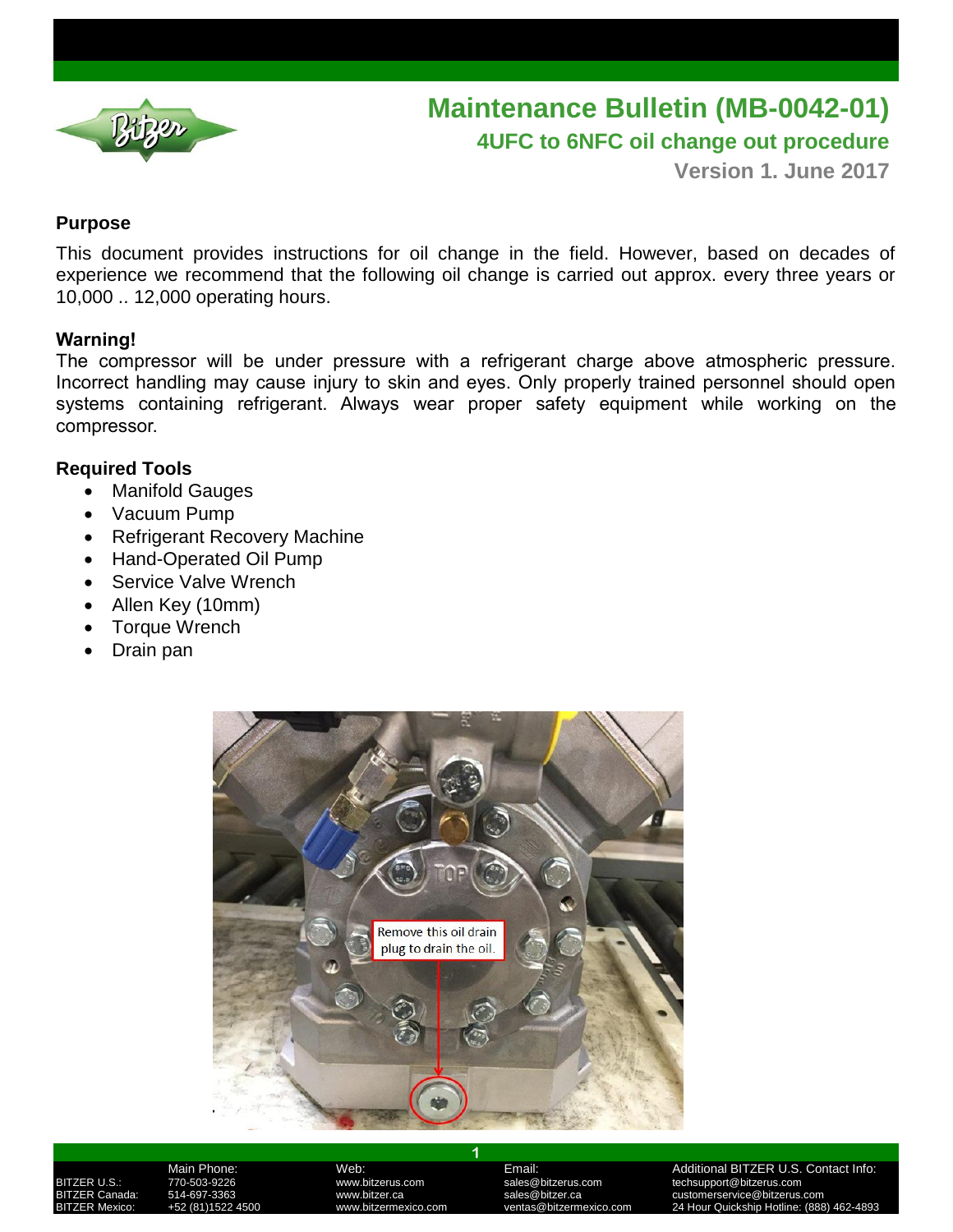### **Oil draining procedure**

- 1- To drain the compressor oil, first perform a compressor pump down. Avoid releasing refrigerant into the atmosphere. If necessary, a refrigerant recovery machine must be used to extract refrigerant from the compressor.
- 2- Place a drain pan under the compressor and then remove the drain plug (29). Allow the compressor oil to drain completely and dispose it properly.
- 3- If necessary, also empty the oil reservoir at the shaft seal.
- 4- Clean the oil strainer (27) and the magnetic oil plug as well.

### **Oil charging procedure**

- 1- Replace the gasket ring (24) on the drain plug.
- 2- Install the oil strainer (27), pressure springer and the oil plug (tightening torque 30 lbf-ft).
- 3- Use only new oil drums in their original unopened state.
- 4- The oil charge can be performed either by using a hand-operated oil pump or vacuum process. Any penetration of air into the system and oil drum must be avoided under all circumstances. Only use oil that is approved by BITZER.
- 5- The recommended oil type should be added to the compressor through the oil service port until the oil level is at ½ sight glass (on level surface) which corresponds to 88 fl. Oz.
- 6- Evacuate the compressor suction and discharge pressure sides to using the vacuum pump maintaining a 1.5 mbar or lower.
- 7- Open the shut-off valves.
- 8- The compressor is now ready to be operated again.



|    | <b>Item</b> | <b>Description</b> | Part #    |
|----|-------------|--------------------|-----------|
|    | 24          | Gasket ring        | 382403-05 |
|    | 27          | Oil strainer       | 36200302  |
| 24 | 28          | Pressure spring    | 325000-01 |
|    | 29          | Oil plug/ magnetic | 366124-51 |

**2**

Main Phone: Web: Email: Additional BITZER U.S. Contact Info: BITZER U.S.: 770-503-9226 www.bitzerus.com sales@bitzerus.com techsupport@bitzerus.com BITZER Canada: 514-697-3363 www.bitzer.ca sales@bitzer.ca customerservice@bitzerus.com 24 Hour Quickship Hotline: (888) 462-489